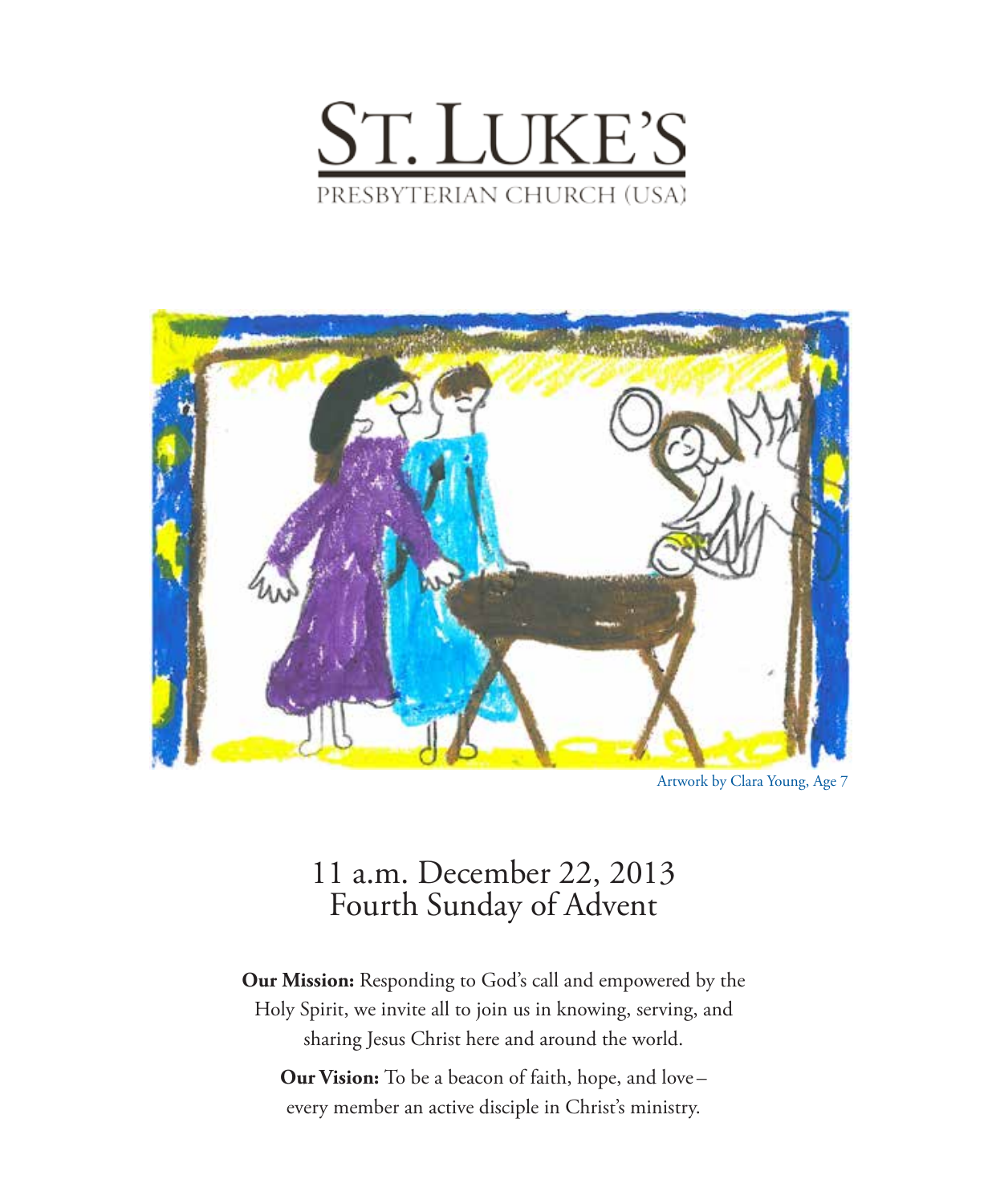

St. LUKE'S PRESBYTERIAN CHURCH (USA) 1978 Mt. Vernon Road Dunwoody, Georgia 30338-4617 770-393-1424 www.slpres.org

8:30 a.m. Chapel Communion Service 9:30 a.m. Sunday School 11:00 a.m. Sanctuary Worship Service *Nursery provided for all services and Sunday School*

Office Hours: M-F, 8:30 a.m. - 4:30 p.m.

Dr. Jason Whitener, Pastor Rev. Shannon Dill, Associate Pastor Rev. Phil Brown, Associate Pastor Dr. E. Moss Robertson, Pastor Emeritus

# Welcome, Guests!

We are delighted you are worshipping with us! As a guest, you are invited to:

- 1. During the **Celebration of Community**, please print the requested information on the Friendship Pad and pass the Friendship Pad down the pew.
- 2. After the worship service, please join Deacon Rebecca Strickland, Elder Jim Bryant, and our Pastors in the Narthex (Sanctuary lobby). They will answer questions and provide you with a Guest Packet and a loaf of bread lovingly made by St. Luke's member, Cindy Nunez.
- 3. If you are interested in learning more about St. Luke's or are interested in joining, please contact Jason Whitener: jasonwhitener@ slpres.org or 770-393-1424, ext. 223.

December 22, 2013 Fourth Sunday of Advent

*The flowers are given to the Glory of god and in loving memory of Duncan Cutler by his wife, Sharon, his children, grandchildren and great grandchildren.*

# SERVING TODAY

| Acolytes Susan Carter, Supervisor        |                                          |
|------------------------------------------|------------------------------------------|
|                                          |                                          |
| Candle Lighter  Laura Turnbull           |                                          |
|                                          |                                          |
|                                          |                                          |
|                                          |                                          |
| Chancel Guild Brid & Tricia Igleheart    |                                          |
|                                          | Jack & Sarah Marie McKenney; Mary Martin |
| Continental Breakfast Joseph Burton      |                                          |
|                                          |                                          |
| Greeters  Jim Bryant, Rebecca Strickland |                                          |
|                                          |                                          |
|                                          |                                          |



**That All May Worship:** St. Luke's strives to be a welcoming church for all. Assistive hearing devices, large print hymnals, large print bulletins and pew cushions are available. Please contact an usher for further assistance.

**Parents:** During the worship service, if necessary, the parlor is a comfortable place to be with your child and still see the service. Children's Worship Notebooks are available for all ages on the shelves in the Narthex (Sanctuary lobby), along with activity sheets pertaining to today's scripture. An usher can assist you.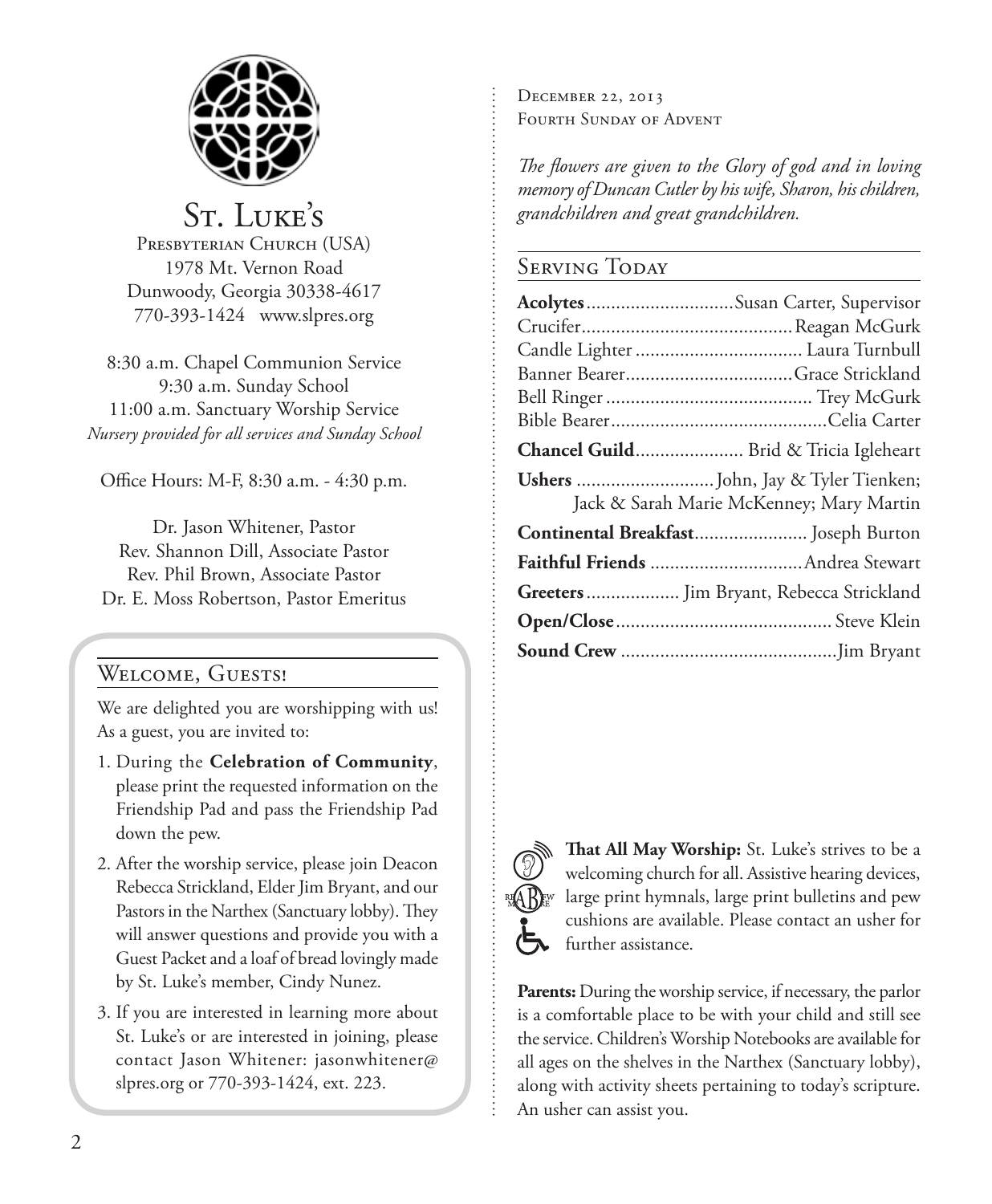### We Assemble in God's Name

#### **In Preparation for Worship**

 Your face has shone upon us, O God, in the young woman who is with child. She will bear a Son and name him Emmanuel, "God with us." Your presence shall hereafter be a source of comfort and guidance to all that call on Your name. Your footsteps shall accompany us, Your breath shall give us new life, Your arms will console us, and Your hands will be there to welcome us home. You are a God for all seasons and give us all reason to worship Your name. Amen



#### **Call to Prayer**  \*

Leader: The Lord be with you. **People: And also with you.** Leader: Let us pray.

# **Prayer of Confession**  \*

 **You shower gifts on Your people, O God, and forgive their faults. We keep accounts and settle old scores. You make peace, sending Christ as a sign of reconciliation and hope. We make war and call it peacekeeping. You give us a source of confidence as Your Spirit is sent into our midst. We cause others to be restless, in our anxiety and self-concern. Have mercy upon us, forgive, and free us, that we may be renewed to serve Your people with goodwill.**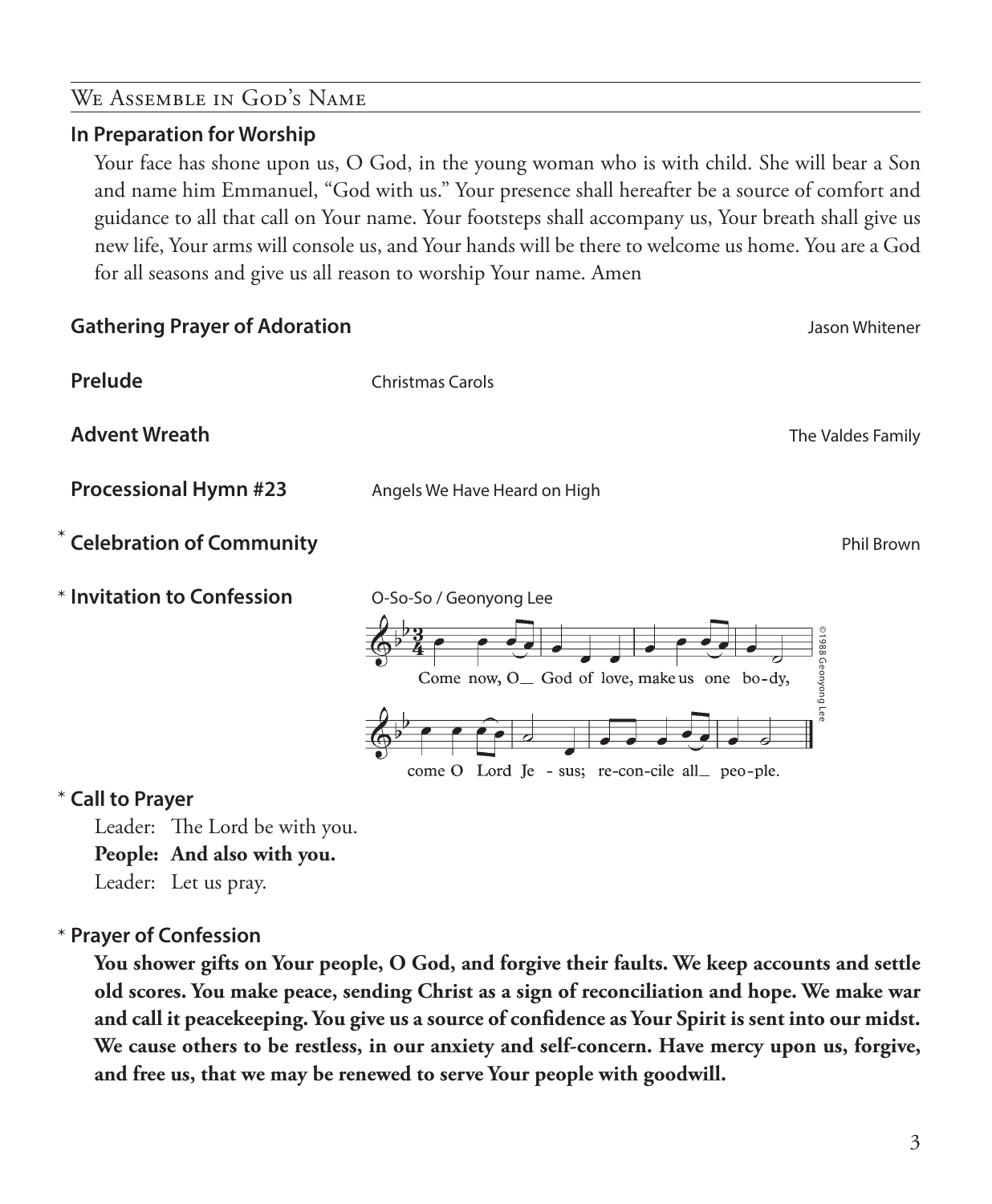# **Assurance of Forgiveness** \*



**Tell Us Our Story** Catherine Anne Thomas Catherine Anne Thomas Catherine Anne Thomas Catherine Anne Thomas Catherine Anne Thomas Catherine Anne Thomas Catherine Anne Thomas Catherine Anne Thomas Catherine Anne Thomas Cath

Children are always welcome to stay in worship. However, parents may take your child(ren) to the nursery. Parents of children in pre-k, kindergarten, and first grade may take them to the Faithful Friends Class in Room 121.

#### **Morning Prayer & The Lord's Prayer**

 **Our Father Who art in heaven, hallowed be Thy name. Thy kingdom come, Thy will be done, on earth as it is in heaven. Give us this day our daily bread; and forgive us our debts, as we forgive our debtors; and lead us not into temptation, but deliver us from evil. For Thine is the kingdom and the power and the glory, forever. Amen.**

| <b>Old Testament Reading</b><br>Leader: The Word of the Lord.<br>People: Thanks be to God. | Psalms 80:1-7, 17-19                  | Hannah Esther  |
|--------------------------------------------------------------------------------------------|---------------------------------------|----------------|
| Anthem<br>(Parents may return to their seats during the Anthem.)                           | Walk in the Light / arr. André Thomas |                |
| <b>New Testament Reading</b><br>Leader: The Word of the Lord.<br>People: Thanks be to God. | Luke 2:1-14                           | Jason Whitener |
| Sermon                                                                                     | Don't Be Afraid: Good News and Peace! | Jason Whitener |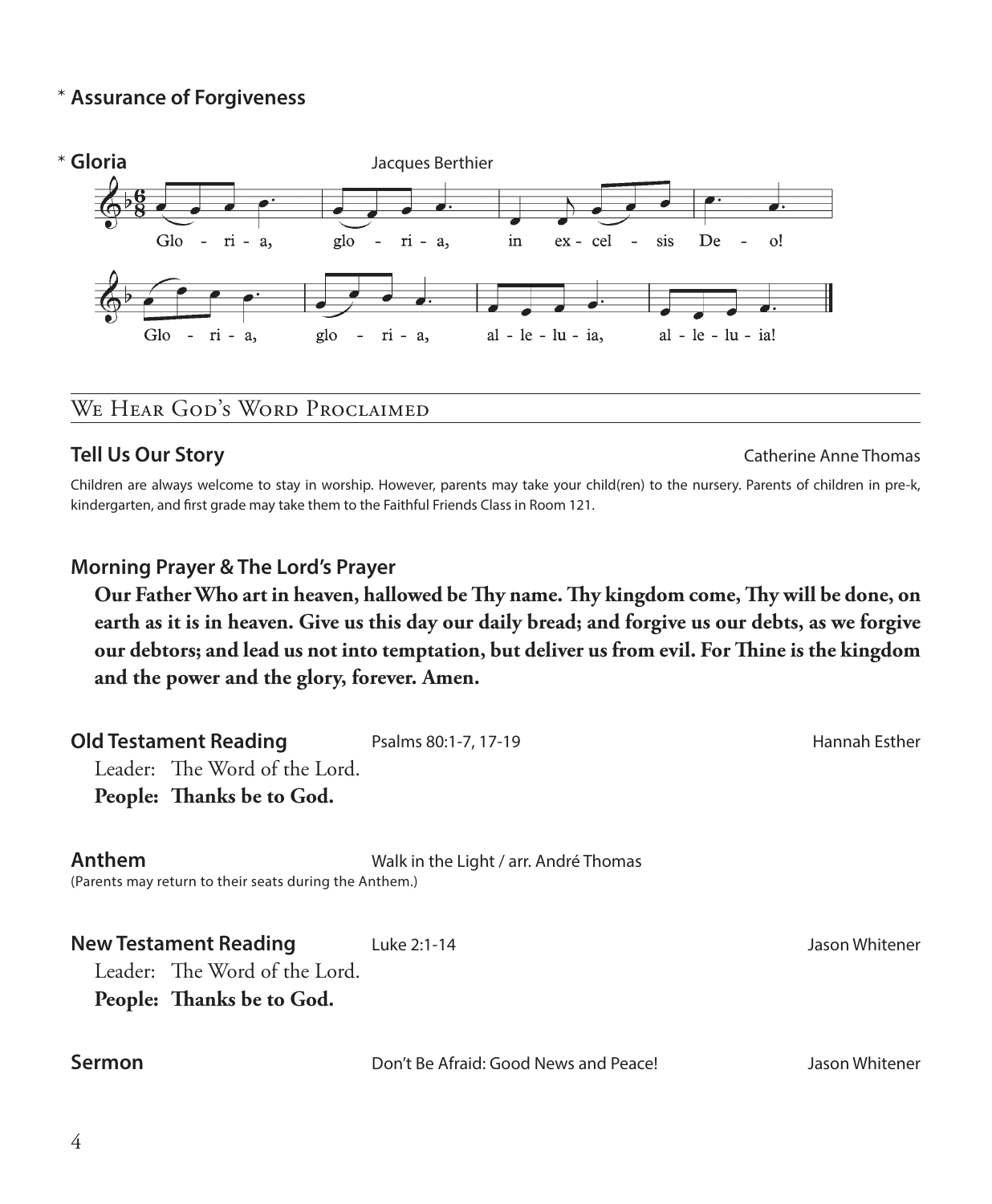#### We Respond to God's Word

# **Apostle's Creed** \*

 **I believe in God, the Father Almighty, Maker of heaven and earth, and in Jesus Christ, His only Son our Lord; Who was conceived by the Holy Ghost, born of the Virgin Mary, suffered under Pontius Pilate; was crucified, dead, and buried; He descended into hell; the third day He rose again from the dead; He ascended into heaven, and sitteth on the right hand of God the Father Almighty; from thence He shall come to judge the quick and the dead. I believe in the Holy Ghost; the holy catholic church; the communion of saints; the forgiveness of sins; the resurrection of the body; and the life everlasting. Amen.**

# **Offering & Offertory**



# **Prayer of Dedication** \*

### We Go in God's Name

**Sending Hymn #31** Hark! The Herald Angels Sing \* Sending Hymn #31

- **Benediction** \*
- \* **Benediction Response Go Now in Peace / Natalie Sleeth**

### *Chancel Choir*

Go now in peace. May the God of love surround you everywhere you may go.

#### **Postlude** \*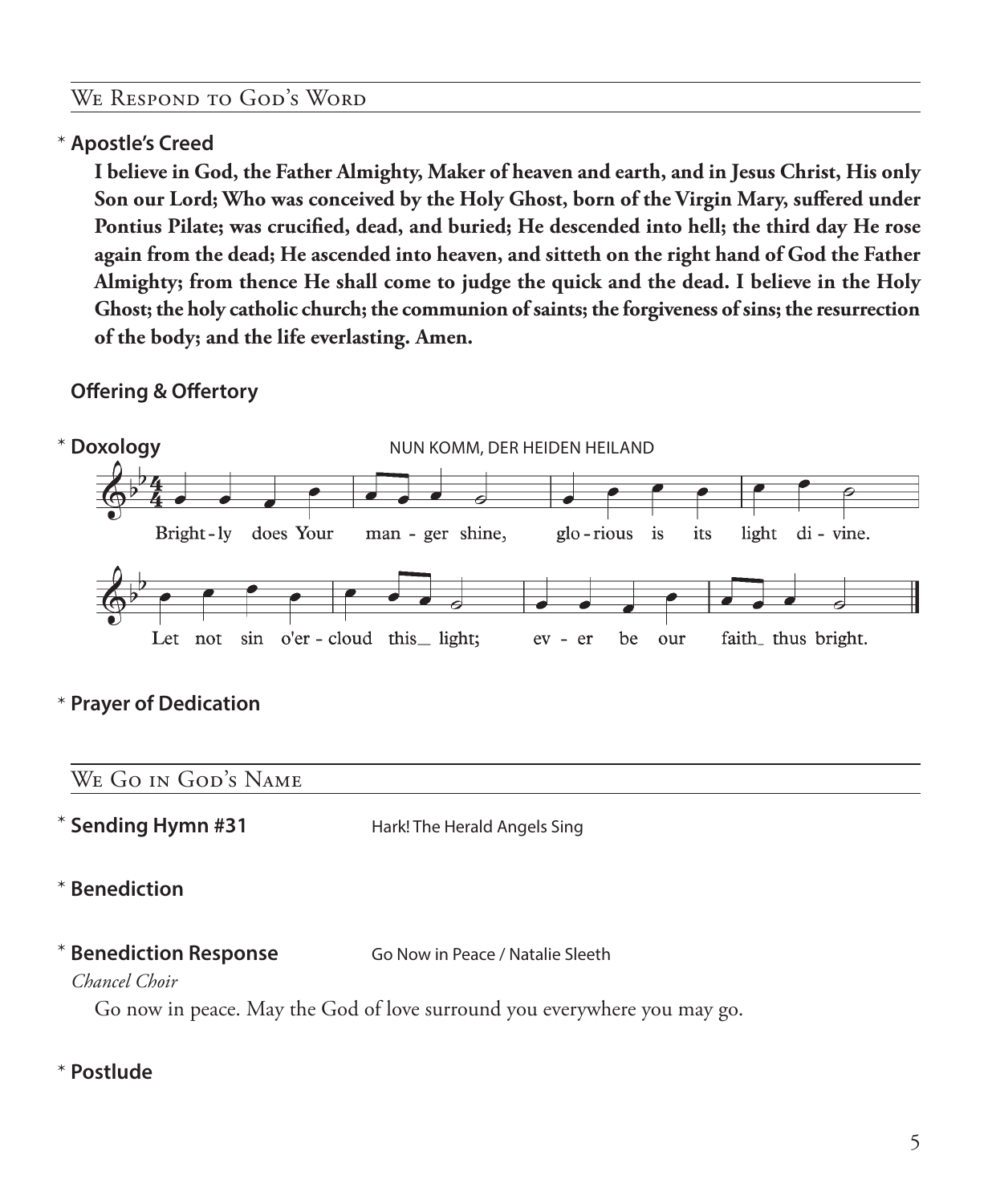#### KNOW

# **Adult Sunday School ~ 9:30-10:30 a.m.**

**Each of our Sunday School classes are studying**  *Christmas: Light Splits the Night:* Jesus Christ, the Savior-Messiah and King of kings, came to us as a child born in a cattle stall and grew into a person like no other in history. Each Advent season gives us an opening to remember the strange and wonderful time when light split the night and God became one of us. Join us on Sundays as we explore how God's amazing light illuminates the world.

Faith Foundations, Room 232

FINCH (Families in Christ), Room 203 **(No FINCH meeting Dec. 29th)**

 The New Testament - The Historical Jesus, Room 145, Parlor

Seasons of the Spirit, Room 231-233

Soul Food, Room 235

Questions? Contact Shannon Dill at shannondill@slpres.org or 770-393-1424 ext. 229.

# **News from SPLASH! Children's Ministries**

So that our volunteers and their families may enjoy relaxing time together, our Godly Play, Holy Moly and Connect classes **will not meet on Sunday, Dec. 29**. Join us for new lessons and activities in 2014!

# **Youth Connection (SLYC)**

**Today** Youth Babysitting Fundraiser 1:30-4:30pm. Youth come help with child care and raise money for the Tartan Trot. Bring a friend to help.

**Confirmation** has been sent out to our 8th graders. If you would like information about Confirmation please contact Phil Brown (see below).

### **Sunday night youth group resumes Jan 12.**

**Youth Sunday School:** Sundays, 9:30-10:30 a.m. in the Youth rooms

**Youth Choir:** Sundays, 7-8 p.m., Choir Rm.

Questions? Contact Phil Brown: philbrown@ slpres.org or 770-393-1424 ext. 238.

# Tuesday, December 24 Christmas Eve Services:

# 5:00 p.m.

The Christmas story is told through narrative, song, and participation of our church members; all children who wish to do so may participate  *in the Sanctuary*

7:30 p.m.

Candlelight & Communion *in the Sanctuary with string quartet, organ, and choir*

> Childcare is not provided for this service.

# $11:00$  p.m.

Candlelight & Communion *in the Chapel*

> Childcare is not provided for this service.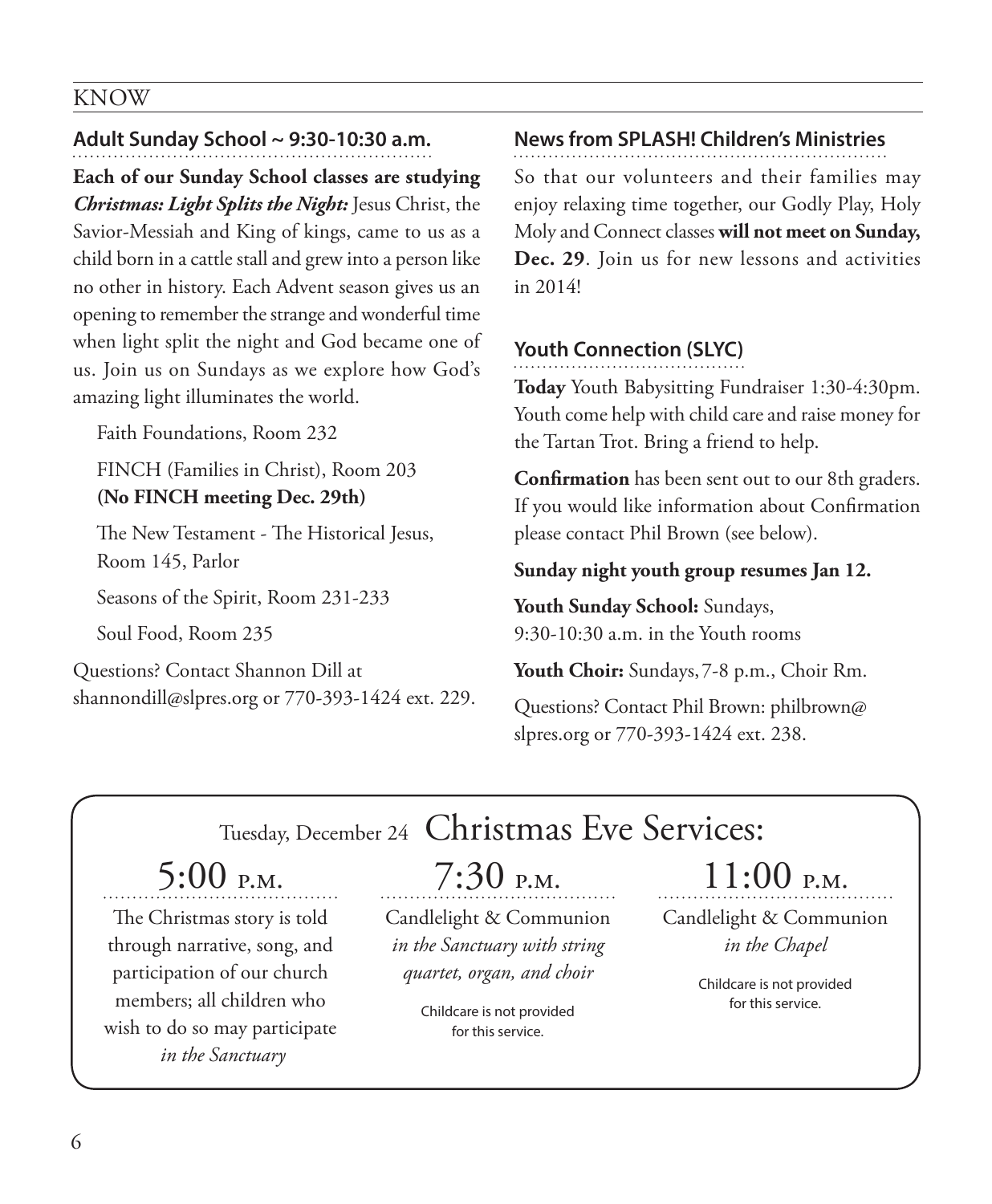# KNOW

**Visit St. Luke's Library!** The library elves have gathered up all the Christmas books for your convenience. From stories to read to kids to adult books of all kinds, there is something for everyone.

**Mark Your Calendars for the 2014 Women's Retreat:** We will gather together on Friday afternoon, March 14 and return home on Sunday, March 16, 2014. Details will be coming in January so mark your calendars and plan to join us.

### **St. Luke's Presbyterian Women (SLPW)**

**We would like to thank St. Luke's Presbyterian Women and our church family** for the gifts to the Santa Claus Express 2013. The recipients at the Presbyterian Home and Village will really have a wonderful Christmas, knowing they were not forgotten during the holidays.

#### **Circle Meetings will resume in January.**

Questions? Contact Ellen Womack, Moderator, at epwomack@bellsouth.net or 770-913-0314.

St. Luke's Holiday Office Hours:

**Dec. 23: 9:00 a.m. - Noon**

**Dec. 24 - 26: Office Closed**

**Dec. 27: 9:00 a.m. - Noon**

**Jan. 1: Office Closed**

**Men's Bible Study:** Meets every Friday, year round, 6:40-8 a.m. in the Parlor, Room 145, and is led by Dave Elkins. Gather with other men before you start your day to share in Bible study and fellowship. We are studying First John.

# **FEAST for ALL!**

Register now for our Wednesday night fellowship and learning program, which begins **Wed., Jan. 15**. Please leave your completed registration form and payment in the picnic basket in Sheppard Hall or in Liz Catlett's mailbox. **Note the family dinner deal!**  More details are in the brochures which can be found on our website, www.slpres.org, in the lobby, in the narthex, or in the Sheppard Hall lobby. Don't forget: you can also sign up for dinner weekly on the blue pew cards, or call Sally Hawkins in the church office by noon on Monday.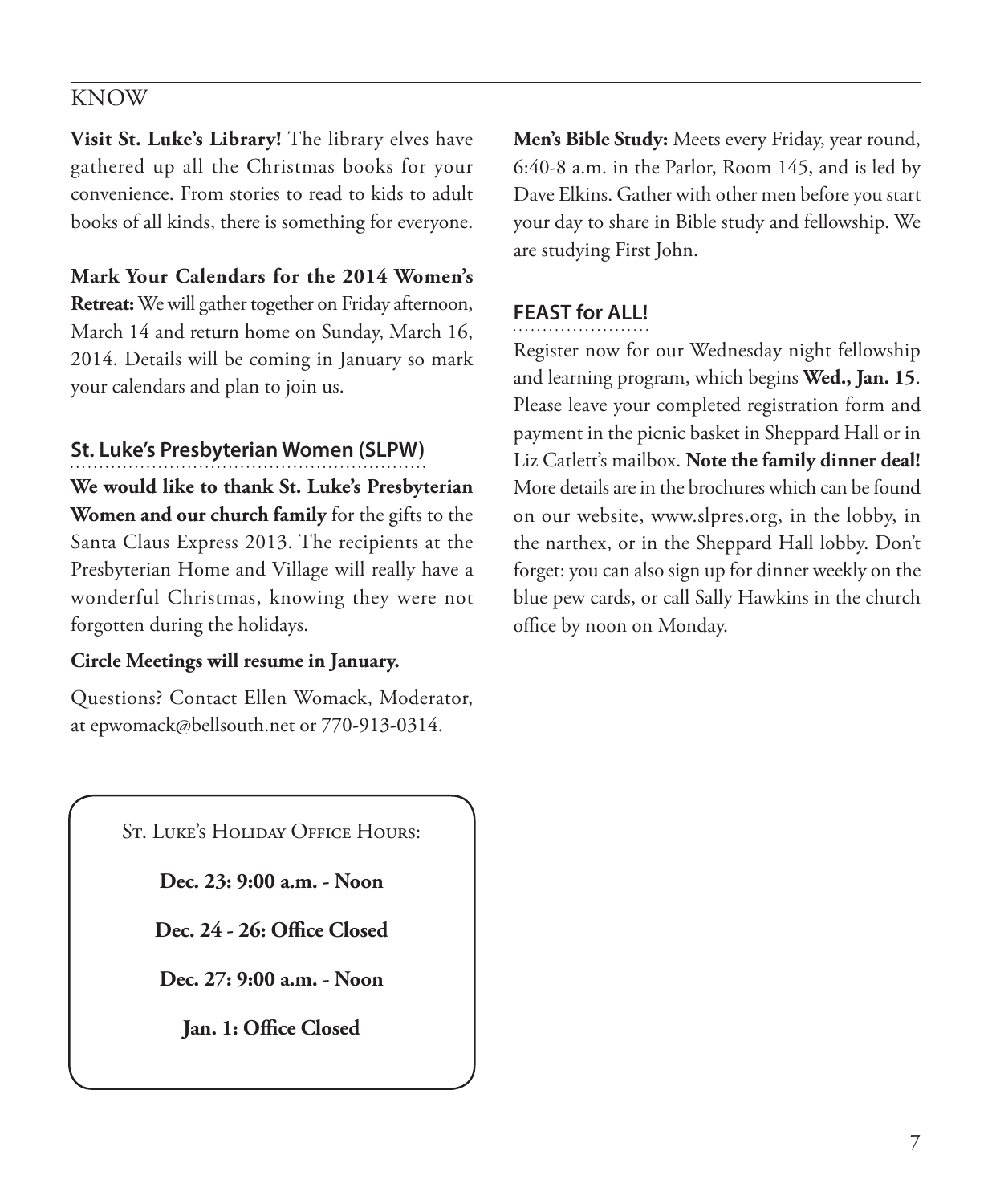### SHARE

**Next Men's Breakfast is at 8:00 on Jan. 11, 2014.**  All St. Luke's men and their guests are welcome to come and enjoy an excellent breakfast and program. We will have our always popular session on legislative news. Fran Millar, Tom Taylor and Wendell Willard have been invited as our guest speakers. Hope you can attend. Questions? Please contact Daryl Moore: 404-993-6203 ddmoore@yahoo.com

#### **Marriage Enrichment Group Monthly Meetings:**

Our next monthly meeting is **Jan. 26**, 5-6:30 p.m. in the FINCH room (203). Childcare is available 4:45-6:30 p.m. New couples or couples with questions may contact Kimey and Mark Reed at kimeyreed@ gmail.com or 404-441-8614.

**Better Marriages Getaway Weekend:** Registration is underway for the Better Marriage Getaway Weekend, "Pathways to the Heart," **Feb. 14-16,** 2014, at the Sea Palms Resort in St. Simons Island, GA. Registration fee is \$225 per couple before Jan. 13, then \$255. The hotel room is booked separately at \$129 per night. Registration forms can be found at www.BetterMarriagesGA.org or contact Kimey and Mark Reed at kimeyreed@gmail. com or 404-441-8614. This would be a fantastic Valentine's gift.

**PALS Enrichment Classes:** Perimeter Adult Learning & Services, Inc. begins their classes on **Jan. 6** and they run through March 3, 2014, at Dunwoody United Methodist Church. For more information, pick up a pink brochure in the lobby kiosk, contact PALS at 770-698-0801, or visit their website, www.palsonline.org

**The Worship Exploratory Task Force:** We are engaged in ongoing discussions on how we can better serve our congregants in worship and we want to hear from you! Please contact a member of the committee or Bruce Jones, chair: stratocaster2@comcast.net or 404-304-5346, with your comments, concerns, and suggestions. Members of the committee are Mary Louise Connor, Parker Cutler, Debi Elkins, Jim Giesler, Jill Hudson, Tom Loftis, Clair Maxwell, Wendy Moreland, Paula Morris, Roby Price, Kimey Reed, Edna Schell, Jim Schell and Jason Whitener.

**2014 Flowers:** To give flowers in memory or in honor of someone or for a special event, sign up now! Cost is \$80. The calendar is located on the main lobby bulletin board.

Questions? Call Celeste Fischer, 404-434-8099 or Faye Cashwell, 770-409-1960.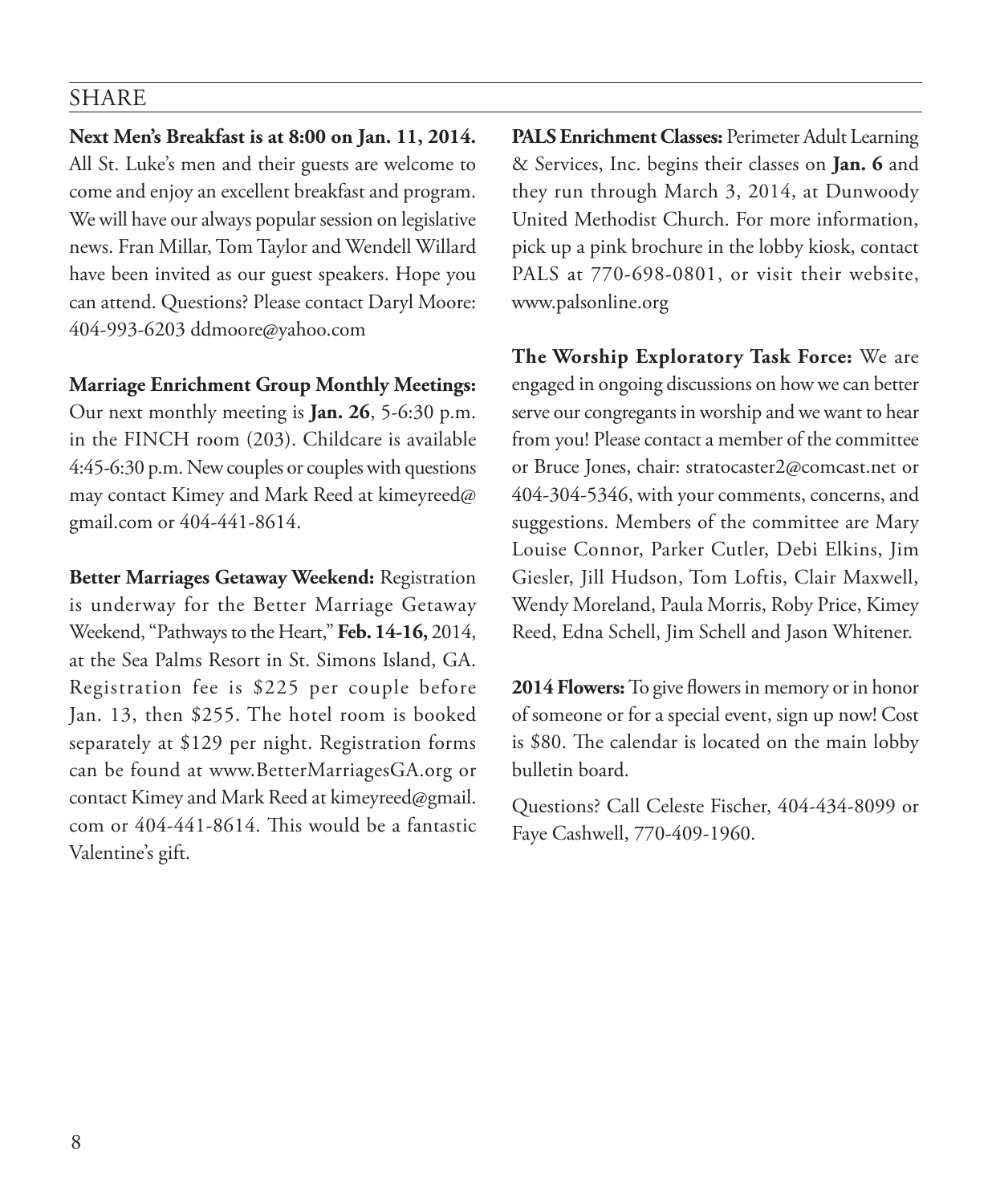# SHARE

**From the Choir Loft**

**Thank you choirs for a wonderful season of great music in worship!** Make your New Year's resolution now to join us in 2014. Contact Clair Maxwell (clairmaxwell@slpres.org or 770-393-1424 ext. 227) about participating and sharing your musical gifts.

**Chancel Choir** *resumes Jan. 8* adults Wednesdays, 7:30-9 p.m.

**Festival Ringers** *resumes Jan. 8* youth & adults Wednesdays, 6:15-7:15 p.m.

**Youth Choir** *resumes Jan. 12* 6th-12th grades Sundays, 7-8 p.m.

**Westminster Choir** *resumes Jan. 15* 2nd-5th grades Wednesdays, 5-5:45 p.m.

**Cherub Choir** *resumes Jan. 15* 4 years -1st grade Wednesdays, 5:15-5:45 p.m.

# **Update from the Finance Committee**

December is always St. Luke's largest month for receiving income and 2013 will undoubtedly follow the same pattern. St. Luke's needs to collect about \$210,000 during December in order to end the fiscal year with balanced financial results. To meet the 2013 budget, it will take prayerful consideration and action on all of our parts:

- · For those members who have not yet fulfilled their pledge, we ask for your assistance in paying your pledge as soon as possible.
- · For those among us who may not have been able to pledge for 2013, we ask for your prayerful consideration in determining if there is an opportunity to contribute a portion of your blessings to the church.
- · For those who have already fulfilled their pledge for 2013, thank you! As you consider opportunities to give to other worthwhile causes at the end of the tax year, we ask that you prayerfully consider including St. Luke's in your year-end giving plans.

St. Luke's Presbyterian Church has always been faithful servants for Jesus Christ in this world and we know we can count on each and every member to help continue our ministries. As always, if you need assistance in determining the best alternative to share your gifts and tithes including stock sales, bank drafts, credit card payments, please call Gary Phipps (770-671-1468), Don Dill (404-964-3740) or e-mail the Finance Committee at finance@slpres.org.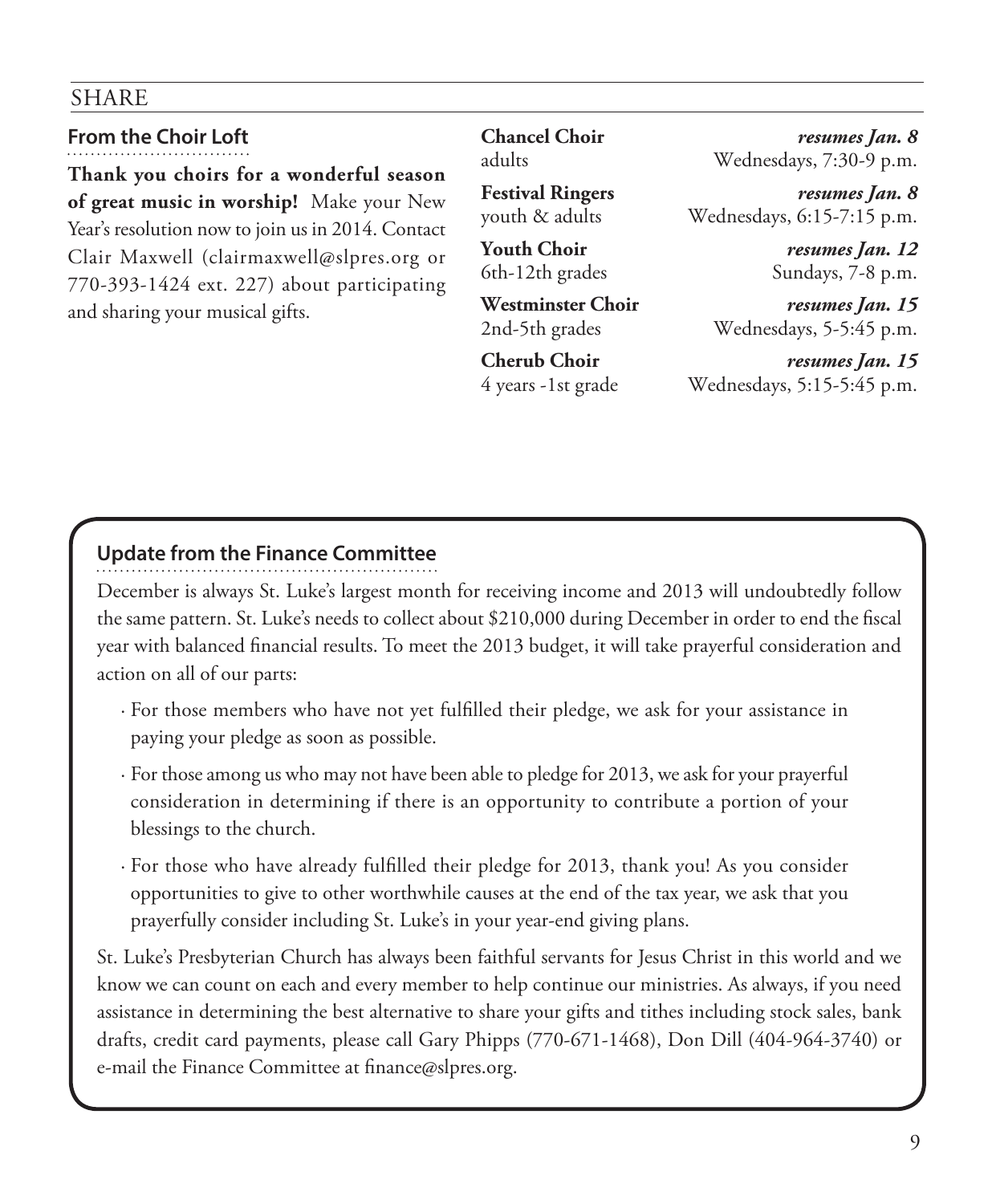#### SERVE

**Buy Some, Share One:** St. Luke's ongoing food drive supports local organizations. You can help fill the pantry by buying an extra non-perishable item every time you go to the grocery store, and placing your donation in the carts in the main lobby. We are now collecting for the Interfaith Outreach Home.The most needed items are canned meats such as chicken and tuna, peanut butter, jelly, cereal, rice, canned vegetables, cereal and toilet paper.

**Volunteers Needed to Provide Dinner at IOH:** 

Interfaith Outreach Home (IOH) provides transitional housing for homeless families. St. Luke's provides and delivers a meal on the third Thursday of each month. Reimbursement for IOH meals is budgeted. This typically involves approximately 10 adults and 15 children. If you, your family, or group are willing to provide and serve a meal for IOH, please put your name on the sign-up sheet on the lobby bulletin board or contact Al Bridges at 770-394-6581. We still need someone to sign up for the dinner on May 15, 2014. If you would like to help with a dinner for another night, please contact the person already signed up.

**Looking to serve your church?** There is a need for those willing to serve in a friendly and welcoming way as ushers. Duties include greeting everyone, passing out bulletins, taking up the offering, directing congregants during communion, and tidying up after worship. Questions? Contact John Tienken, 770-394-1104, tienkenj@gmail.com.

**Share a Dinner at Journey Night Shelter:** St. Luke's provides dinner on the fourth Sunday of the month for 26 homeless men at Journey (formerly Druid Hills). Volunteers are needed for each month, from now through August 2014. The following dates in 2014 are still available: April 27, May 25, June 27, July 27. If you, your family, or group are willing to provide a meal one month, please sign up on the sheet on the lobby bulletin board or you may call Al Bridges at 770-394-6581.

**Looking for a great way to meet other St. Luke's members while serving our congregation?** St. Luke's meal ministry provides meals for families or individuals who are recovering from a recent surgery or illness, suffering from the loss of a loved one, or celebrating the birth or adoption of a new baby. If you are interested in delivering a meal to a congregation member or would like more information, please contact Krissy Williams at bkcook71@yahoo.com.

**Helping Hands:** This ministry matches short term or emergent needs in the congregation with available resources. Could you use your time and talent to assist someone in the congregation? Examples are setting up or assisting with a computer, driving a member to an appointment, helping change light bulbs. If this interests you, contact Billy Martin, billybeer214@yahoo.com or 770-441-0373. If you need the Helping Hands team, contact your Deacon.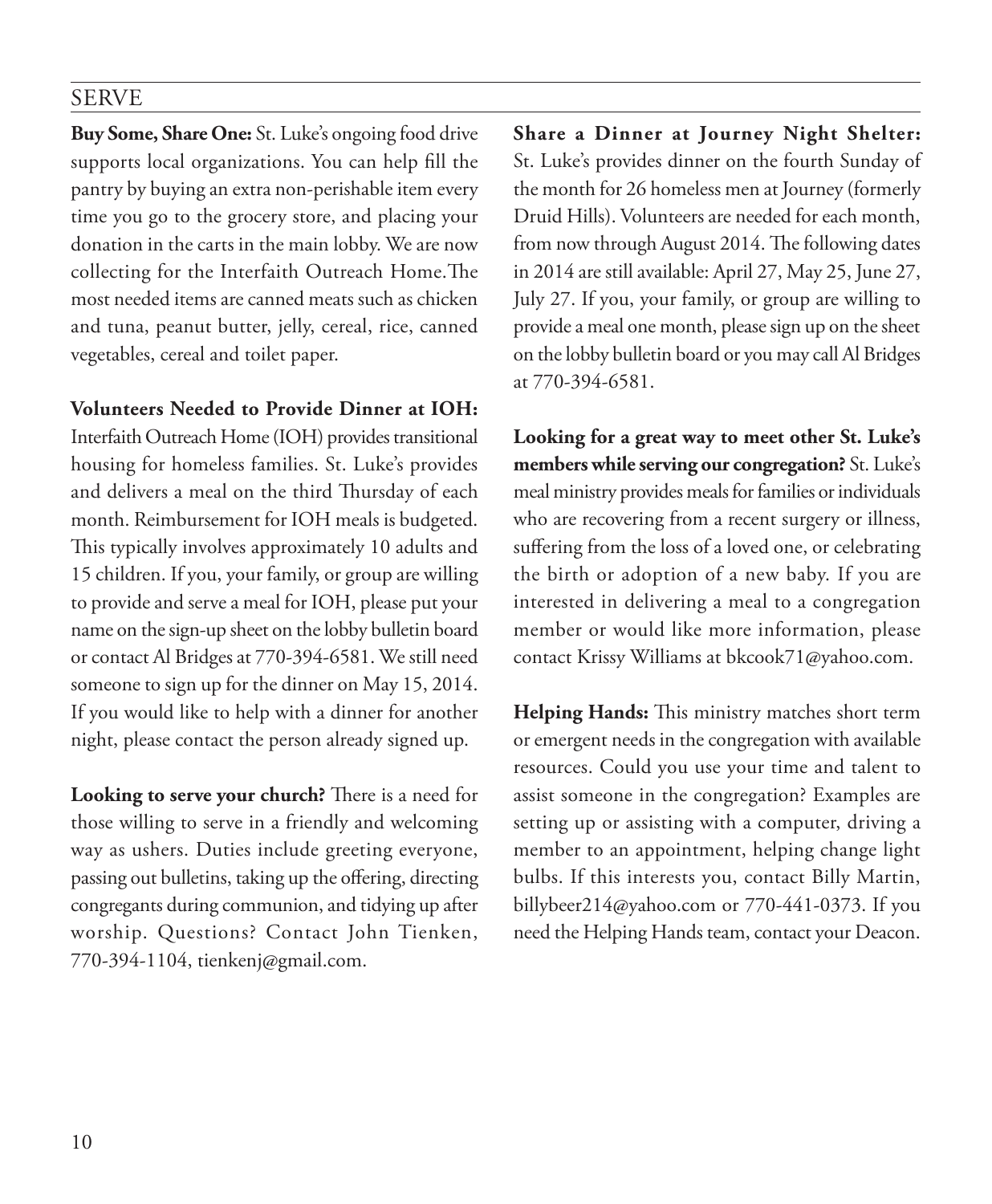### SERVE

**Get together with some friends for a continental breakfast** here at St. Luke's every Sunday morning and welcome folks as they arrive. If you and your friends could furnish one of these breakfasts, we will be glad to reimburse you. Please sign up on http:// bit.ly/slpcbrkfst or contact Jay Burton, jburton@ mfllaw.com. We also need volunteers to greet folks as they come in through the lobby and narthex. All you need is a smile and to be able to open a door! Families are encouraged to help. Sign up to be a greeter at http://bit.ly/slpcgreet2 or contact Jay Burton, jburton@mfllaw.com.

**Prayer Ministry:** Our St. Luke's Prayer Ministry Team is involved in intercessory prayer. Intercessory prayer is the act of praying on behalf of others. The Bible is clear that Christians are called to be intercessors. If you would like to become a part of the Prayer Ministry Team, contact Paula Barbin, barbin@fulton.K12.ga.us or 678-297-9877.

**R.O.C.K. (Reaching Out Through Crocheting & Knitting):** Wednesdays, 10 a.m. - noon. Men and women, young and not quite so young, of any skill level, are welcome! We make prayer shawls, layette sets for preemies, squares for blankets, and other items